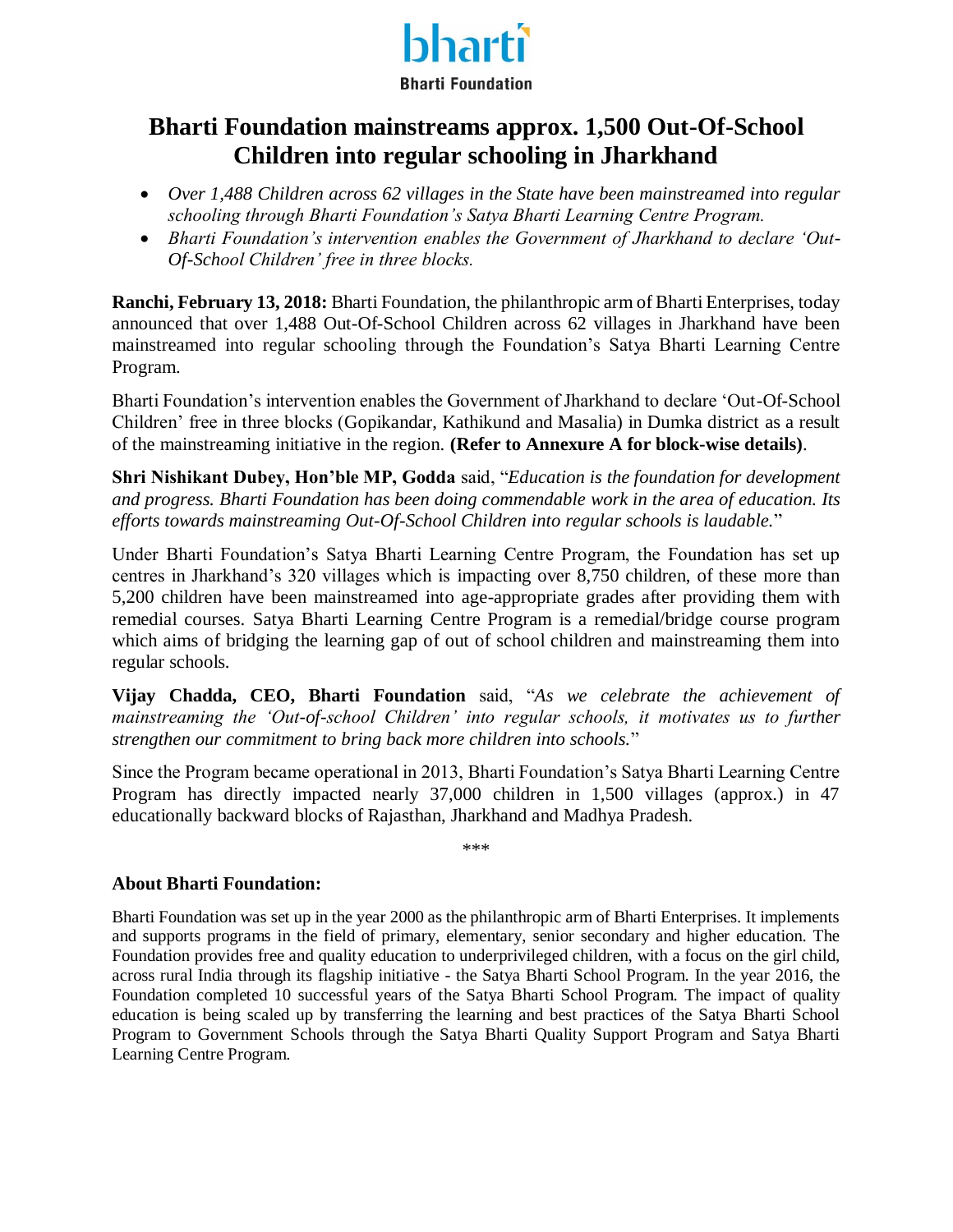# narti

#### **Bharti Foundation**

In addition to its primary focus area of education, the Foundation initiated 'Satya Bharti Abhiyan' in 2014, to improve sanitation facilities in Punjab and 'Nyaya Bharti' in 2015 to provide legal and financial assistance to deserving underprivileged under-trials languishing in jails across the country for petty offences.

Bharti Foundation is currently reaching out to over 2,00,000 students through over 2,000 schools/centres, engaging close to 8,000 teachers across 13 Indian states through its initiatives in the education sector. In addition, the programs have impacted over 1.5 million community members across rural India since inception. These programs have already been recognized as one of the largest private enterprise initiatives of the country in the education sector. Satya Bharti Abhiyan has also achieved the distinction of having delivered approx. 18,000 individual toilets, directly benefitting approx. 90,000 beneficiaries in the district of Ludhiana. On 15<sup>th</sup> July 2017, the Foundation announced the expanded outreach of the sanitation initiative with the launch of the Abhiyan in Amritsar.

*All data as of 30th November, 2017*

*For further information, please contact:*

**Ms. Sherry Bhawsar-Malhotra, Communication Head, Bharti Foundation at 9910019052 or email**  [Sherry.Malhotra@bhartifoundation.org](mailto:Sherry.Malhotra@bhartifoundation.org)

ಏಡ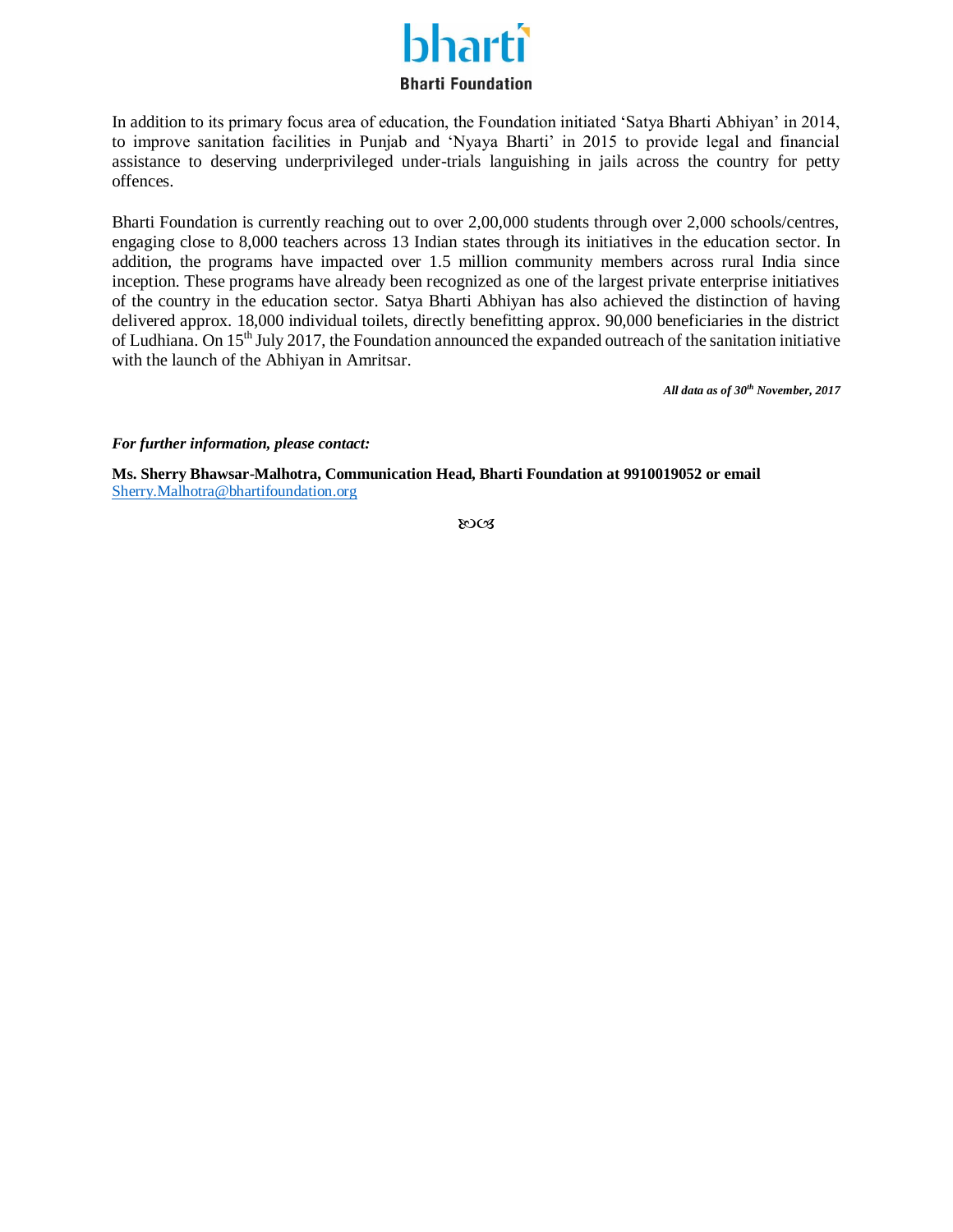## bharti **Bharti Foundation**

**ANNEXURE A:** Block-wise details of the three blocks declared Out-Of-School Children free

| <b>S. No.</b> | <b>District</b>  | <b>Block</b> | No. of<br><b>Centres</b> | No. of OOSC<br><b>Mainstreamed</b> |  |
|---------------|------------------|--------------|--------------------------|------------------------------------|--|
|               | <b>JHARKHAND</b> |              |                          |                                    |  |
|               |                  | Gopikandar   | 36                       | 676                                |  |
| 2             | Dumka            | Kathikund    | 14                       | 477                                |  |
| 3             |                  | Masalia      | 12                       | 335                                |  |
|               |                  | <b>Total</b> | 62                       | 1,488                              |  |